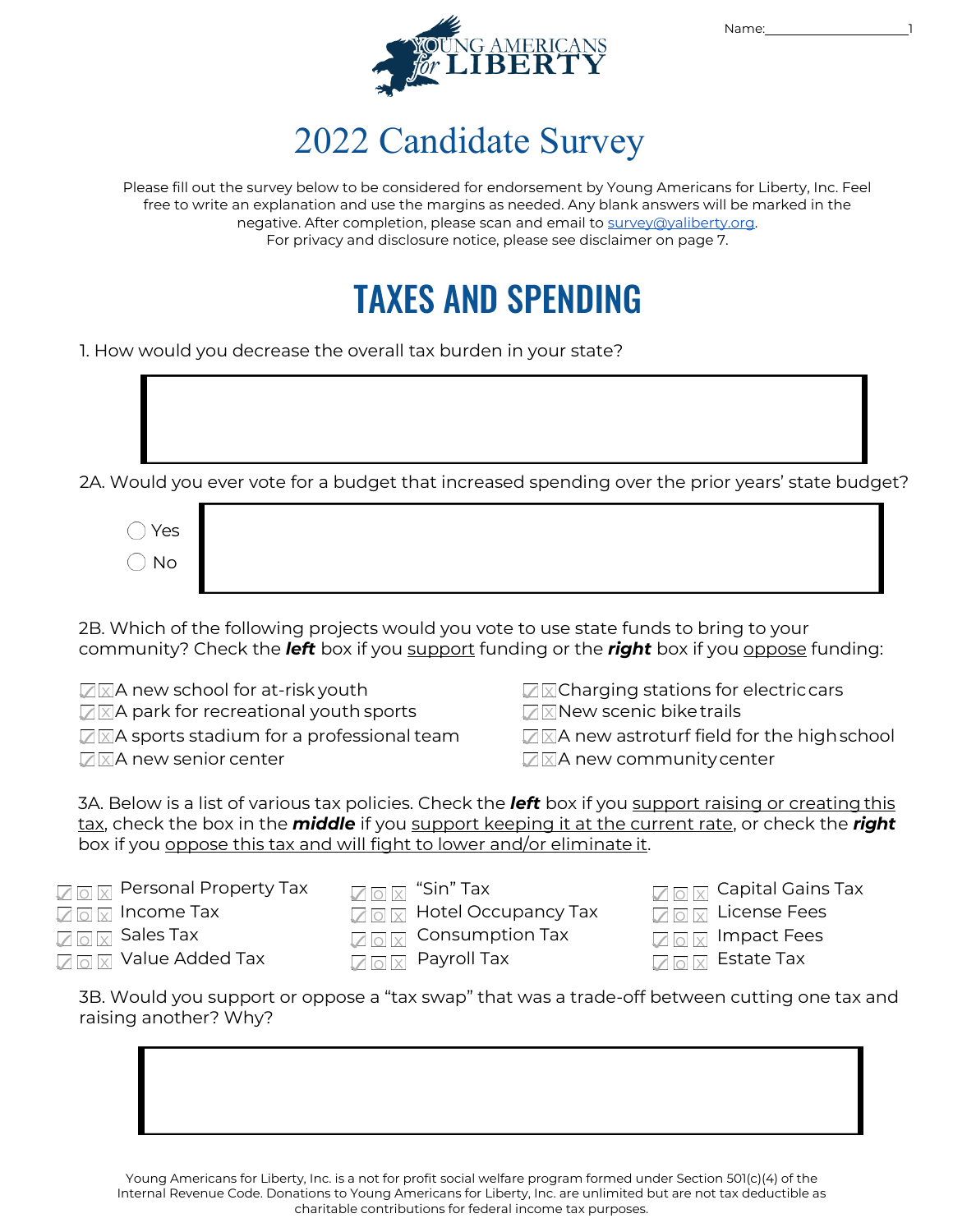# **FREE AND OPEN MARKETS**

4. Is your state *Right to Work*? Do you support *Right to Work* legislation?

- My state is *Right to Work* and I will work to defend it.
- My state is Right to Work and I will work to overturn it.
- My state is not *Right to Work* and I will not support legislation in favor.
- My state is not *Right to Work* and I will work to pass legislation in favor.

*5.* Occupational licensure is a requirement affecting 1 in 4 workers across the US. Which of the following professions should require a license to operate? *Check all that apply.*

| $\Box$ Auctioneer   | $\Box$ Painter      | $\Box$ Landscaper        | $\Box$ Upholsterer   |
|---------------------|---------------------|--------------------------|----------------------|
| $\Box$ Barber       | $\Box$ Travel Agent | $\Box$ Cosmetologist     | $\Box$ Hair Braider  |
| $\Box$ Sports Coach | □ Florist           | $\Box$ Interior Designer | $\Box$ None of these |

6. Respond to the following scenario: A Fortune 500 company is proposing to bring a new factory, and 20,000 new jobs, to your district. In exchange, they are asking for a 5-year property tax abatement, a lifetime 1% corporate income tax credit for every 10,000 jobs created, and a 70% discount on a plot of government land on the proposed build site. Would you vote in favor of this deal? *Explain*.

| $\bigcap$ Yes |  |
|---------------|--|
| $\bigcup$ No  |  |

7. Tariffs, domestic subsidy programs like the Import-Export Bank, and other government efforts to fight trade imbalances hurt American consumers and employees. Why or why not?

*8.* Which of the following health care and welfare policies would you support? Check the *left*

**□ x Create Universal Basic Income** 

box if you support or the *right* box if you oppose:

 $\sqrt{\mathbb{X}}$  Expand Medicaid Access

**☑ x Expand Medicare Access**  $\nabla \times$ Expand Food Stamps

- **<del>△</del> A** Privatize Social Security
- **<del></del> Z** Increase State Min. Wage
- **<del>⊠</del> Fund FHA Loans ☑ x Fund FAFSA** 
	-

 $\sqrt{1/\sqrt{1/\sqrt{1/\sqrt{1}}}}$  Enforce Fair Housing Act

✓ x Allow Health Care AcrossState Lines ✓ x Reform Certificate-of-Need Regulations

9A. Do you support the use of school vouchers or Educational Savings Accounts to enable parents to opt out of public schools in favor of alternative education such as for-profit online curriculum, independently operated private schools, and/or homeschooling? *Explain*.

| $\bigcirc$ Yes |  |
|----------------|--|
| $\bigcirc$ No  |  |
|                |  |

9B. If yes above... even if this significantly reduces funding to public schools?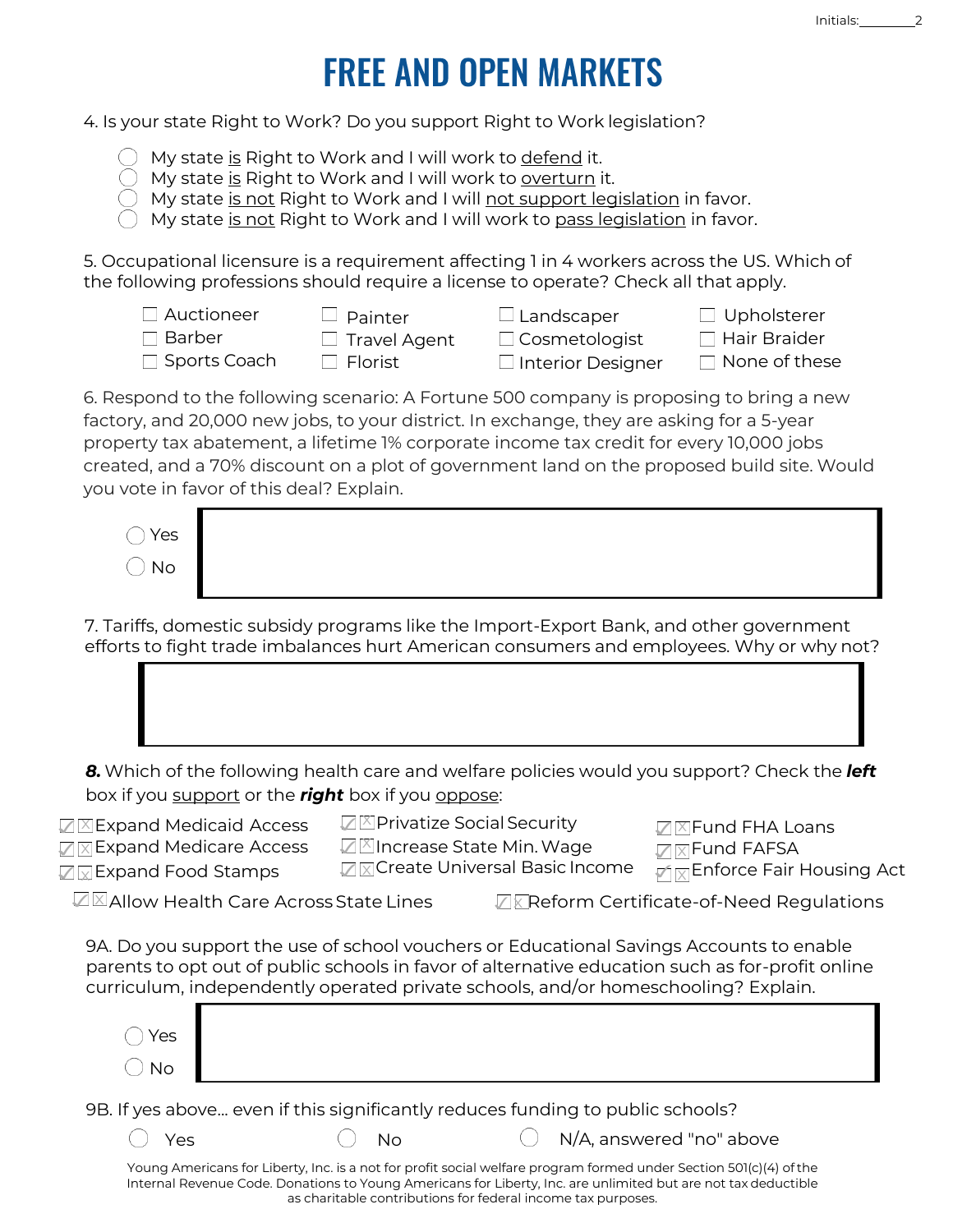## **CRIMINAL JUSTICE REFORM**

10. Check the *left* box if you support or the *right* box if you oppose the following stances on marijuana:

**☑ X Legalize Medical Marijuana**  $\square$  Decriminalize Marijuana

 $\sqrt{2}$  Legalize Recreational Marijuana

 $\sqrt{2}$  Reduce penalties for marijuana possession

11. Do you support reforms to qualified immunity which shields government officials from being held liable for misconduct? For example, a police officer makes an arrest, using excessive force, and permanently injures a suspect in violation of police ordinance and relevant jurisdictional laws. Should the officer be held criminally or civilly liable? *Explain*.

- Criminally
- Civilly
- Both

✓

No, police officers should not be liable for their actions in the line of duty

12. Do you support a repeal of the death penalty? What is your view on the death penalty? *Explain*.

- Yes, I would support its repeal
- No, I would not support its repeal
- My state has already repealed the death penalty

13. Which of the following reforms would you vote for as a legislator? Check the *left* box if you support or the *right* box if you oppose:

 $\sqrt[p]{\sqrt{2}}$  *Bail Reform* - Reform the bail system to prevent innocent people from having to choose between a plea deal or their livelihood in pretrial proceedings.

**Police Demilitarization** - Establish limits on the types of military equipment transferred to police, i.e. a town of 2,000 people receiving a tactical assault vehicle. ✓

x ✓ *Support Jury Nullification* - Allow jurors to refuse to enforce an unconstitutional criminal statute.

**⊠⊠Police Body Cameras** - Mandate police wear body cameras to ensure accountability.

*Repeal Mandatory Minimums* - Repeal mandatory minimums for non-violent offenses x and allow local judges to take external factors into account. ✓

x ✓ *Equalize Public Defenders* - Prosecutors receive more than 2.5x the funding of public defenders on average, these ratios should be equalized to protect the accused.

x *Restore Felon Gun Rights* - Allow non-violent felons to regain their 2nd Amendment rights after serving their sentence.

x intentional acts, reckless acts, and mere accidents. A minimal standard should be imposed ✓ *Reform Criminal Intent Standards* - Many criminal laws do not distinguish between on the mental state required for individuals to be convicted of crimes.

**Ballot Access Reform** - Reduce or remove the administrative barriers such as nomination signatures and filing fees that make it difficult for an average citizen to run for office. ✓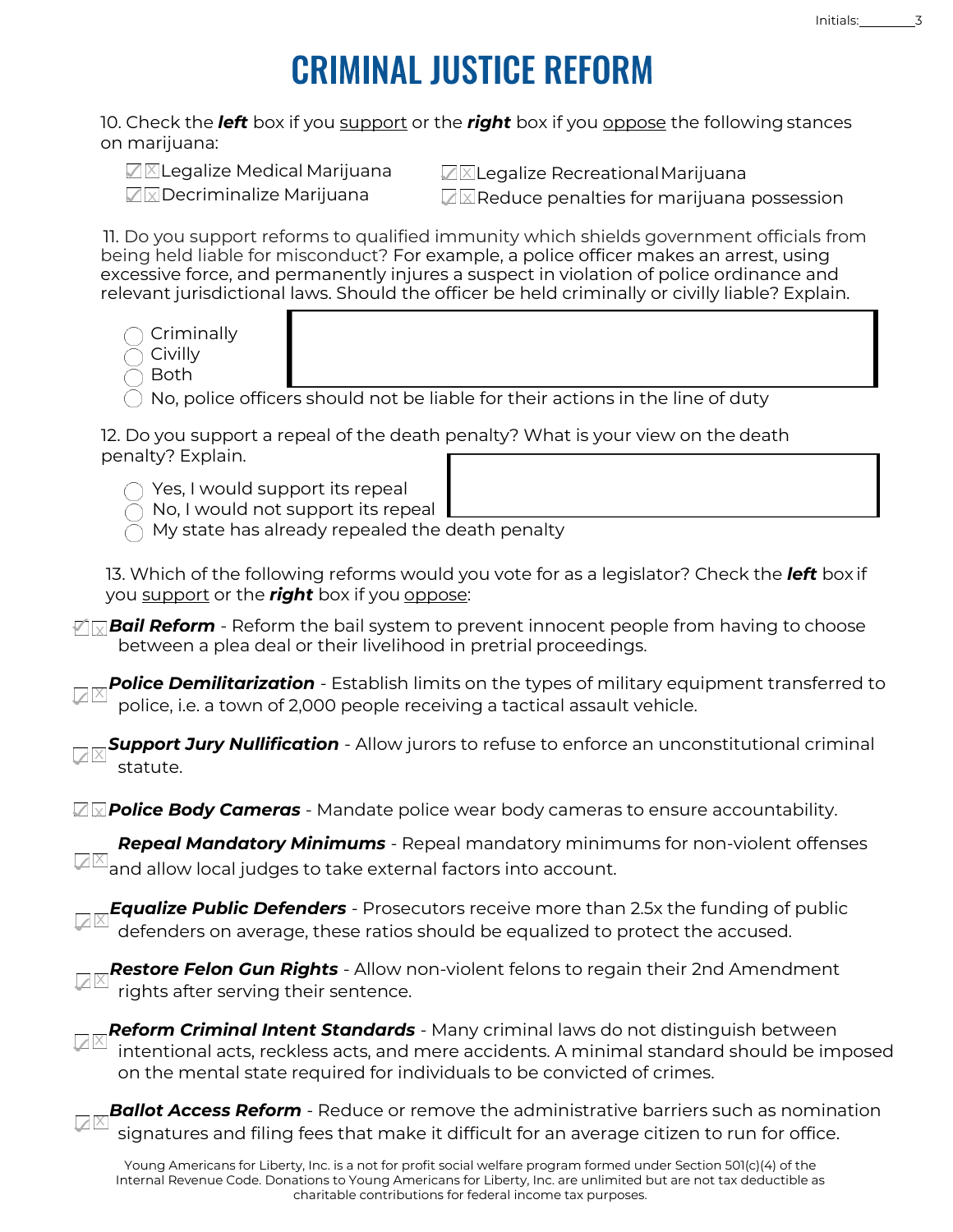# **CIVIL LIBERTIES**

*14.* Would you support legislation to enact *Constitutional Carry*? This would prevent state governments from imposing any fees, licenses, permits, or other legal impediments restricting the right to concealed carry a firearm. *Check all that apply.*

- $\Box$  Co-Sponsor  $\Box$  Vote against
- 
- My state already has *Constitutional Carry* and I will work to defend it
- My state already has *Constitutional Carry* and I will work to overturn it

*15.* Many public universities have unconstitutional speech polices that restrict or otherwise violate freedom of speech. These include "free speech zones" (policies designed to contain speech within a specified area on campus), restrictions on student groups' ability to choose who speaks on their behalf, and policies that actively *punish* students for expressing opinions that defy so-called "protected speech." If elected, will you champion legislation like the *FORUM Act* to protect free speech on college campuses? *Check all that apply.*

 $\square$  Prime Sponsor

 $\Box$  Vote in favor  $\Box$  Vote against

 $\Box$  Co-Sponsor

My state already has the *FORUM* Act

16. Legal adult citizens should be able to do the following without interference from state government. *Check all that apply*.

| Purchase liquor on Sundays                                                                                                                                               | Brew and sell beer without a license                                                            |  |  |
|--------------------------------------------------------------------------------------------------------------------------------------------------------------------------|-------------------------------------------------------------------------------------------------|--|--|
| $\Box$ Smoke tobacco on permissible, private property                                                                                                                    | $\Box$ Buy goods and services with cryptocurrency                                               |  |  |
| Participate in or facilitate gambling                                                                                                                                    | Rent out their residentially-zoned property                                                     |  |  |
| Register a vehicle without a safety and/or<br>emissions inspection                                                                                                       | on vacation sites like Airbnb<br>Try experimental medical treatments not<br>approved by the FDA |  |  |
| Live off the power, water, and sewer grid                                                                                                                                | $\Box$ Drive a car without insurance and                                                        |  |  |
| 3-D print a firearm without a license                                                                                                                                    | assume the appropriate liabilites                                                               |  |  |
| Purchase and consume alcohol and tobacco<br>products at 18                                                                                                               | Shoot off fireworks on privately owned<br>property                                              |  |  |
| Opt out of DUI checkpoints if no unsafe<br>driving has been observed                                                                                                     | Carry a concealed weapon in public<br>buildings                                                 |  |  |
| Buy liquor at convenience stores and grocery<br>stores                                                                                                                   | $\Box$ Hold a garage sale without a permit<br>Use tobacco vaping products, regardless           |  |  |
| Opt out of national service programs, including<br>the draft                                                                                                             | of flavor<br>None of these                                                                      |  |  |
| 17. Which of the following reforms to strengthen privacy and due process would you vote for?<br>Check the <b>left</b> box if you support or the right box if you oppose: |                                                                                                 |  |  |
| Require Warrant for Electronic Data<br><b>DIXIReform CPS</b><br><b>MIX Repeal REAL ID</b><br>End Civil Asset Forfeiture                                                  | <b><del>⊠</del>Ean Red Light/Speed Cameras</b><br><b>∏</b> Ban License Plate Readers            |  |  |
| Z⊠Require Warrant for Biometric Data Z⊠Stop "Red-Flag" Laws . /Lx Pass Anti-SLAPP Laws                                                                                   |                                                                                                 |  |  |
| 18. Do you support an Article V convention for the sole purpose of placing term limits on<br>Congress?                                                                   |                                                                                                 |  |  |
| No<br>Yes                                                                                                                                                                | Maybe                                                                                           |  |  |
| Voung Americans for Liberty Inc. is a not for profit social welfare pregram formed under Section 501(s)(s) of the                                                        |                                                                                                 |  |  |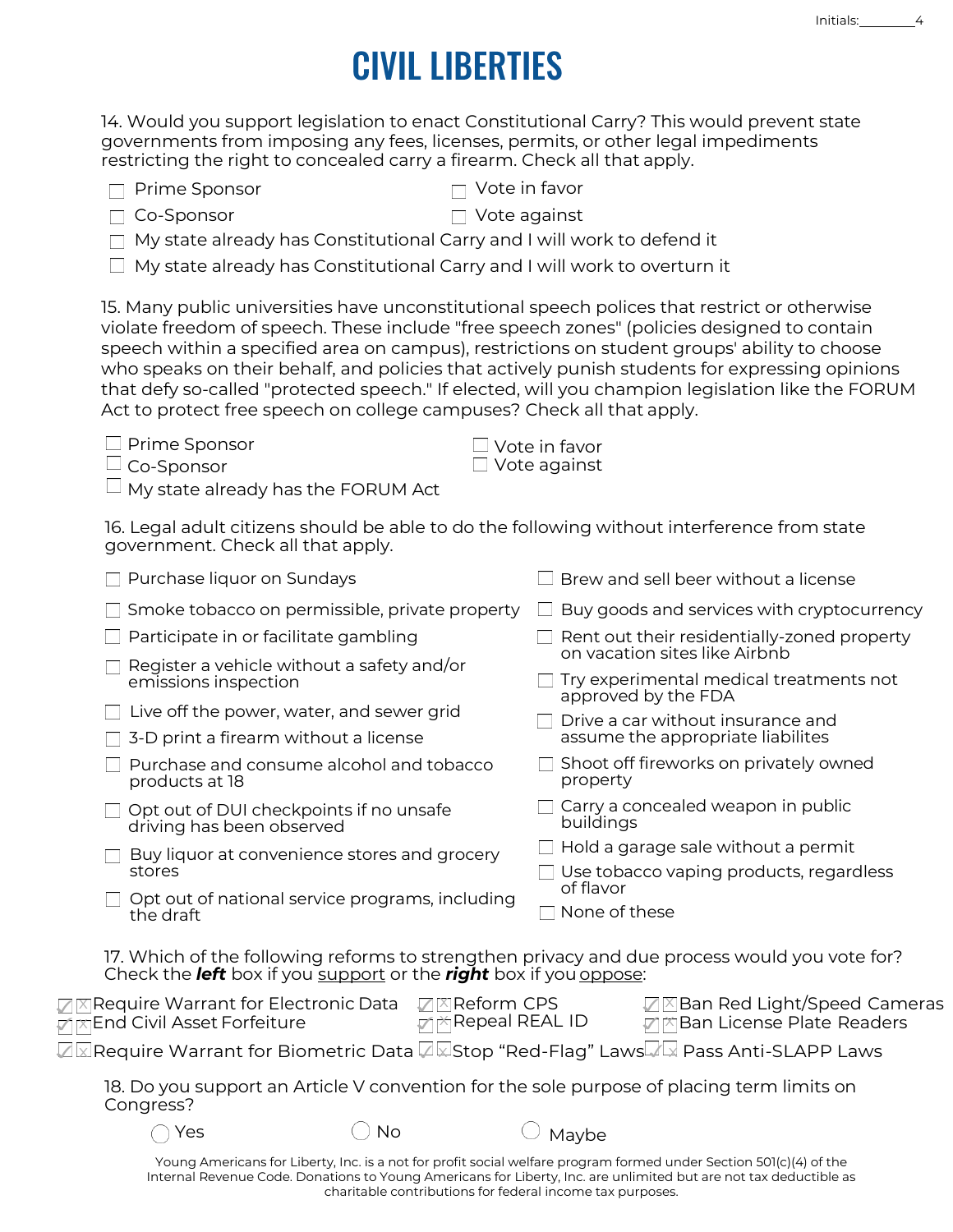## WORI DVIFW

19. How do you respond when asked the question, "Do you support Trump?"

20. Which philosopher or economist best represents your view on the role of government? Why?

21A. When do you support military intervention? Check the *left* box if you support or the *right* box if you oppose. *Answer even though you are running for state office.*

✓ x Nation-Building/Police theWorld ✓ x Remove/Install Leaders  $\nabla \times$  Humanitarian Crisis

 $\sqrt{a}$  WUS is Attacked (Imminent Threat)

21B. Do you support a non-interventionist foreign policy? How would you define it?

22A. Who did you publicly support, or who would you have supported if they were still a viable candidate when your state voted in the primary, for POTUS in the 2012 and 2016 elections?

2012 Primary: 2012 General:

2016 Primary: 2016 General:

22B. Do you regret any of your past presidential endorsements?

23. What current or former U.S. House or Senate member best represents your future voting record and/or ideology? How about State Representative of State Senator?

US: No. 2006. In the set of the set of the State: No. 2016. In the set of the set of the set of the set of the set of the set of the set of the set of the set of the set of the set of the set of the set of the set of the s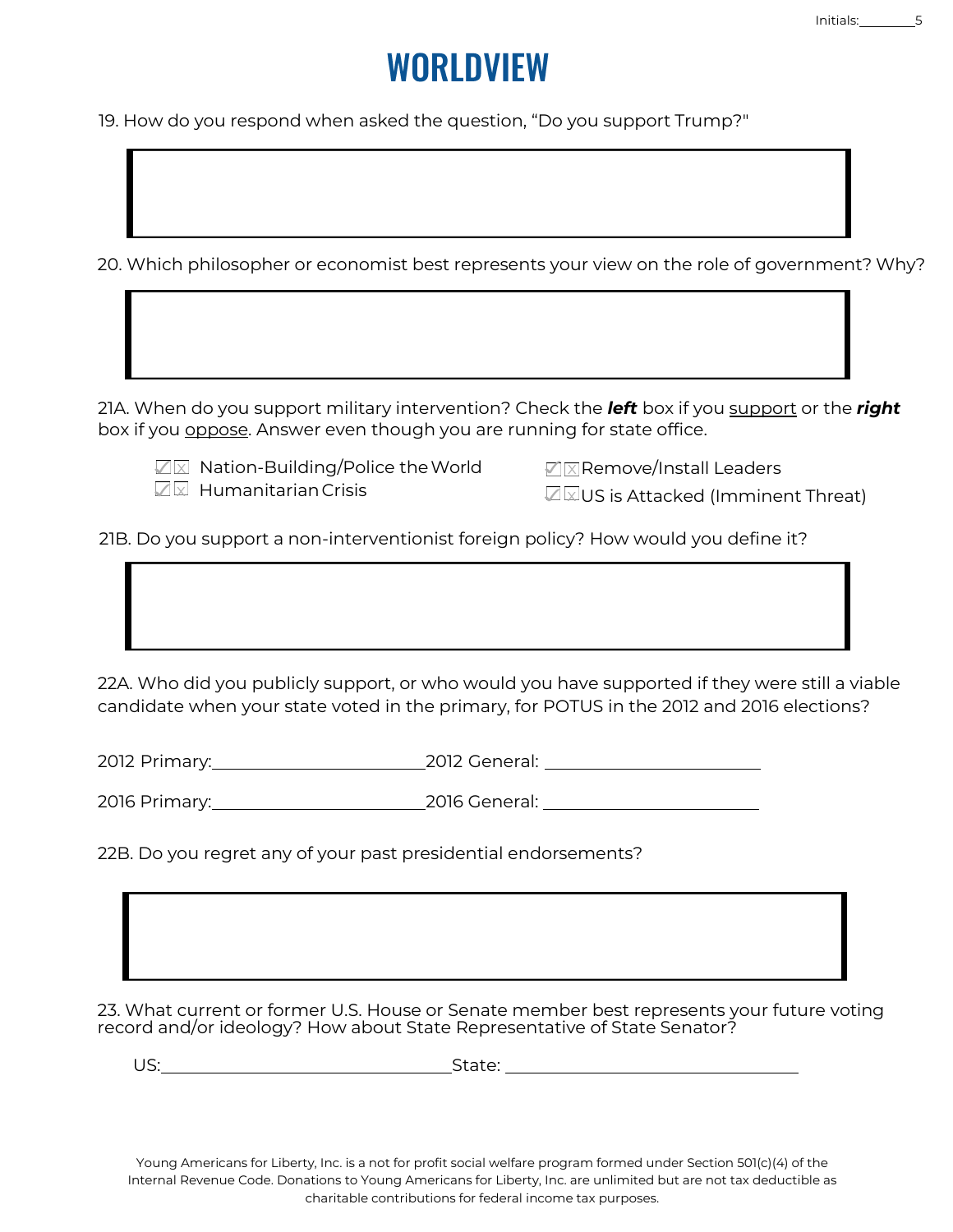## **DISTRICT INFO**

24. How much money do you expect to raise in this election? How much cash do you have on hand?

| Raised to Date: \$       | $\frac{1}{2}$ Cash on Hand: \$ $\frac{1}{2}$ |  |         |  |
|--------------------------|----------------------------------------------|--|---------|--|
| Goal by the Primary: \$  | _Additional in the General: \$_________      |  |         |  |
| 25. List your opponents: |                                              |  |         |  |
|                          | Primary                                      |  | General |  |
|                          | Primary                                      |  | General |  |
|                          | Primary                                      |  | General |  |
|                          | Primary                                      |  | General |  |
|                          | Primary                                      |  | General |  |

26. Why are you viable for this seat? What tangible steps are you taking to make yourself the front runner?

27. How many votes do you project you will need to earn in order to win your primary?

How about your general?

| 28. Mark all that apply:                 | 29. Mark all that apply:                           |
|------------------------------------------|----------------------------------------------------|
| $\Box$ I am the incumbent for this seat  | I am a current YAL donor                           |
| $\Box$ I formerly held this seat         | $\Box$ I have donated to YAL in the past           |
| $\Box$ I previously ran for this seat    | $\Box$ I was involved with YAL as a student        |
| $\Box$ I currently hold a lower office   | □ I have attended a YAL conference                 |
| $\Box$ I will have a competitive primary | $\Box$ I have attended a Liberty Candidate Academy |
| □ I will have a competitive general      | □ I am not a YAL donor                             |

30A. It is expected that each YAL-endorsed candidate become a member of YAL's coalition of legislators once elected. YAL's Hazlitt Coalition is designed to train state legislators to be effective, provide them with the model legislation, and hold them accountable. Membership is free, but highly selective based on YAL's strict vetting standards. If elected, will you become a member of the Hazlitt Coalition?

Yes, I will become a Hazlitt Coalition member

 $\bigcirc$  No, I will not become a Hazlitt Coalition member

30B. Will you attend the 2022 Hazlitt Policy Summit for new members from November 17th-19th in Orlando, Florida?

- $\bigcirc$  Yes, I will attend the Hazlitt Policy Summit
- No, I will not attend the Hazlitt Policy Summit